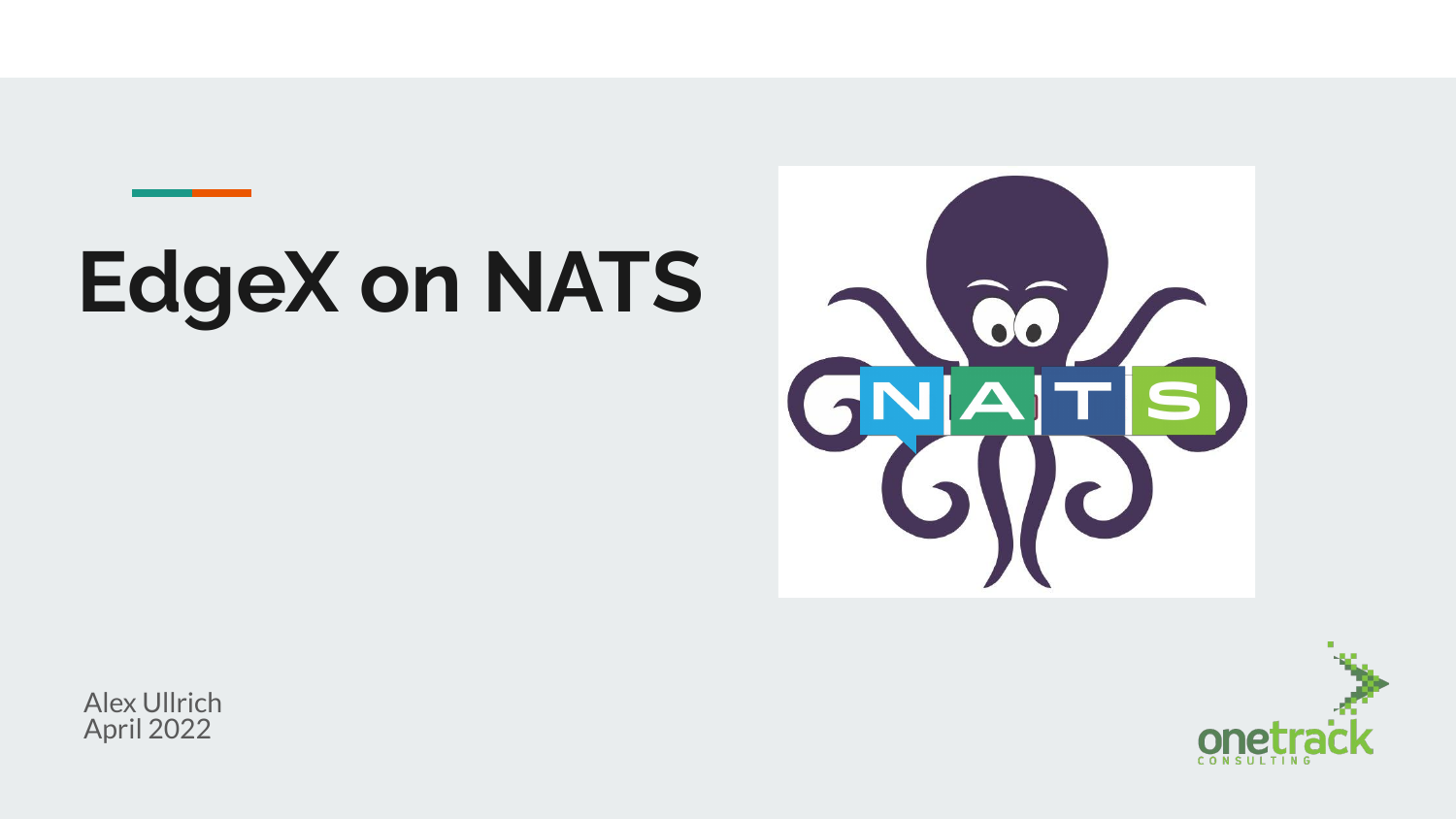## **Introduction**

The NATS messaging system (<https://nats.io>) is a top quality cloud messaging application with some unique characteristics that make it well suited to all kinds of EdgeX deployments.

To start NATS acts more like a messaging sink than a traditional broker - for a use case like ours in the standard "core" mode messages are routed to hot subscriptions and happily discarded if no subscription exists. This is part of what makes it so useful for request/reply APIs and other uses beyond simple pub/sub.

The relatively new NATS Jetstream [\(https://docs.nats.io/nats-concepts/jetstream\)](https://docs.nats.io/nats-concepts/jetstream) adds persistence that can be used for behavior more like we are used to with MQTT and others.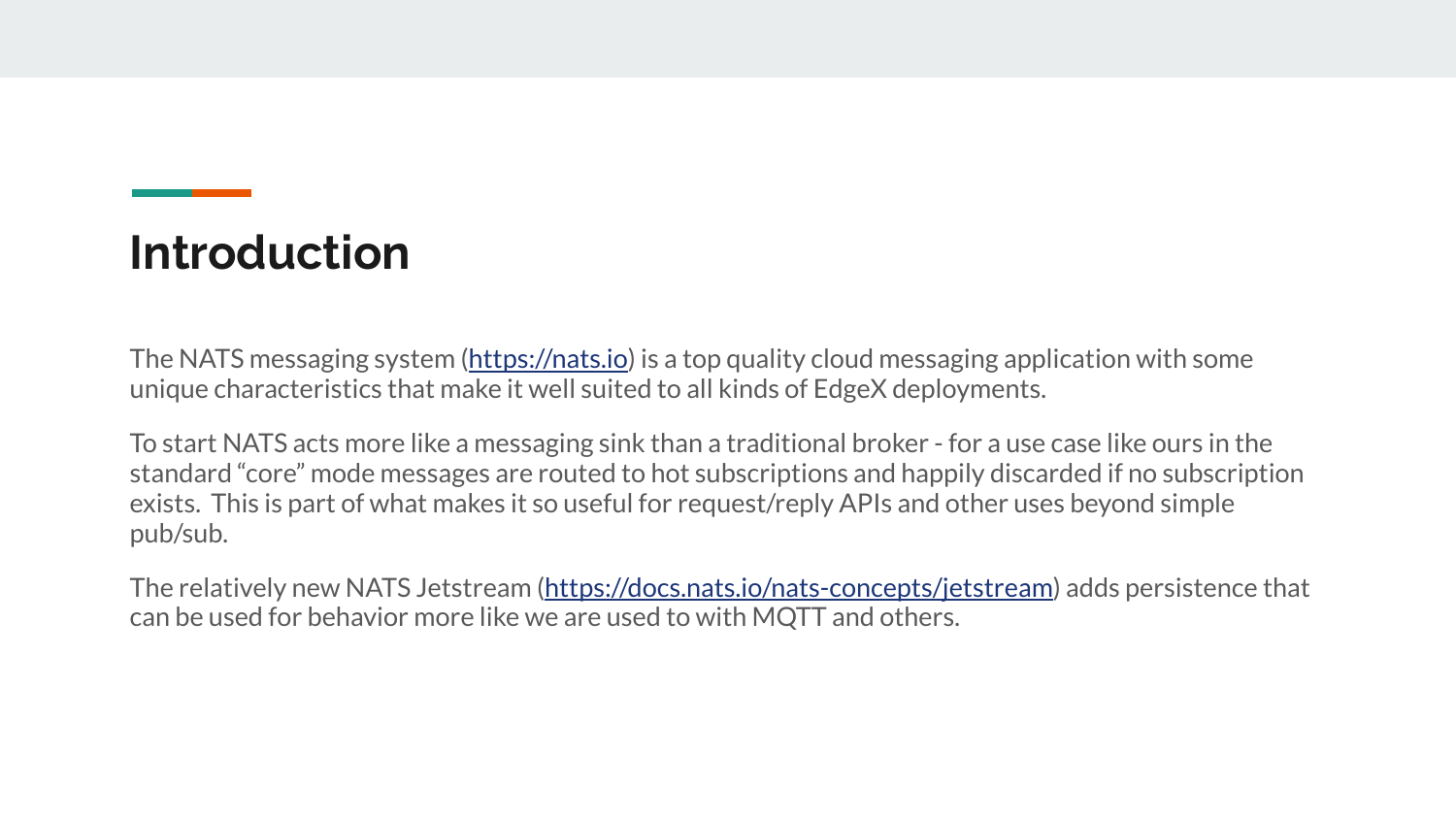# **Why NATS?**

NATS itself is an extremely high quality messaging platform and to me with the addition of Jetstream I think it is uniquely positioned to work throughout the entire stack. Its cloud capabilities are well proven at this point and I have been impressed with how it runs at the edge. It has a very small docker image size, excellent performance and is available on ARM64.

It also offers some interesting clustering capabilities that I have not looked into yet but would like to explore for HA options in multi-gateway deployments, and the ability to easily spin up embedded servers could make for some interesting unit test possibilities in the app service SDK.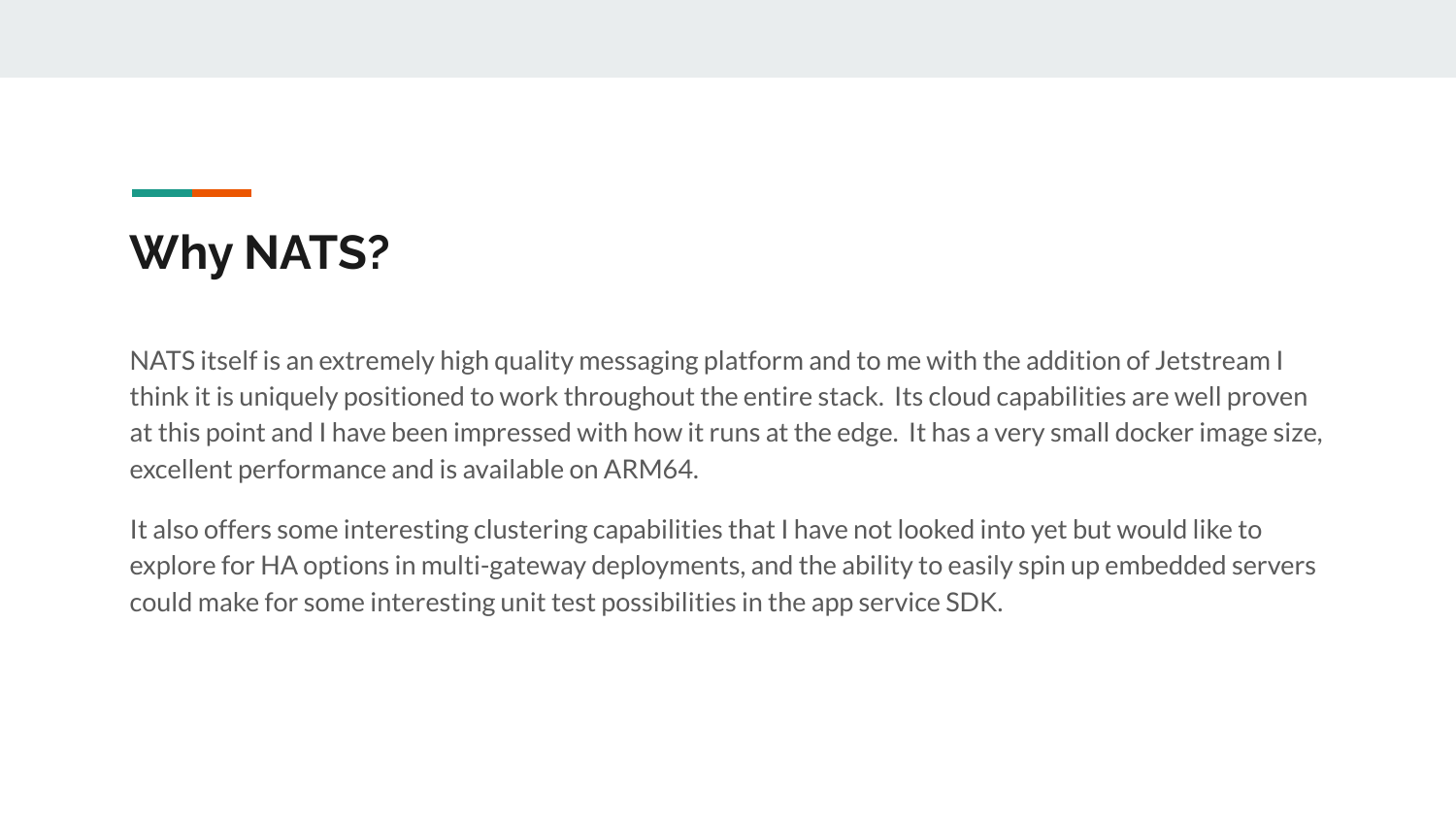## **NATS Protocol**

NATS offers a simple text based wire protocol that performs well and is relatively easy to implement clients for. I do not have first-hand experience in this area but I don't see any reason it could not be used to publish by certain classes of device that use MQTT to communicate now.

The inclusion of metadata in the protocol enables "native" transmission of the EdgeX message envelope. This can yield tremendous throughput improvements by removing a now extraneous layer of marshaling / unmarshaling. JSON/CBOR content types can still be optionally supported for cross compatibility. Benchmarks included on next page.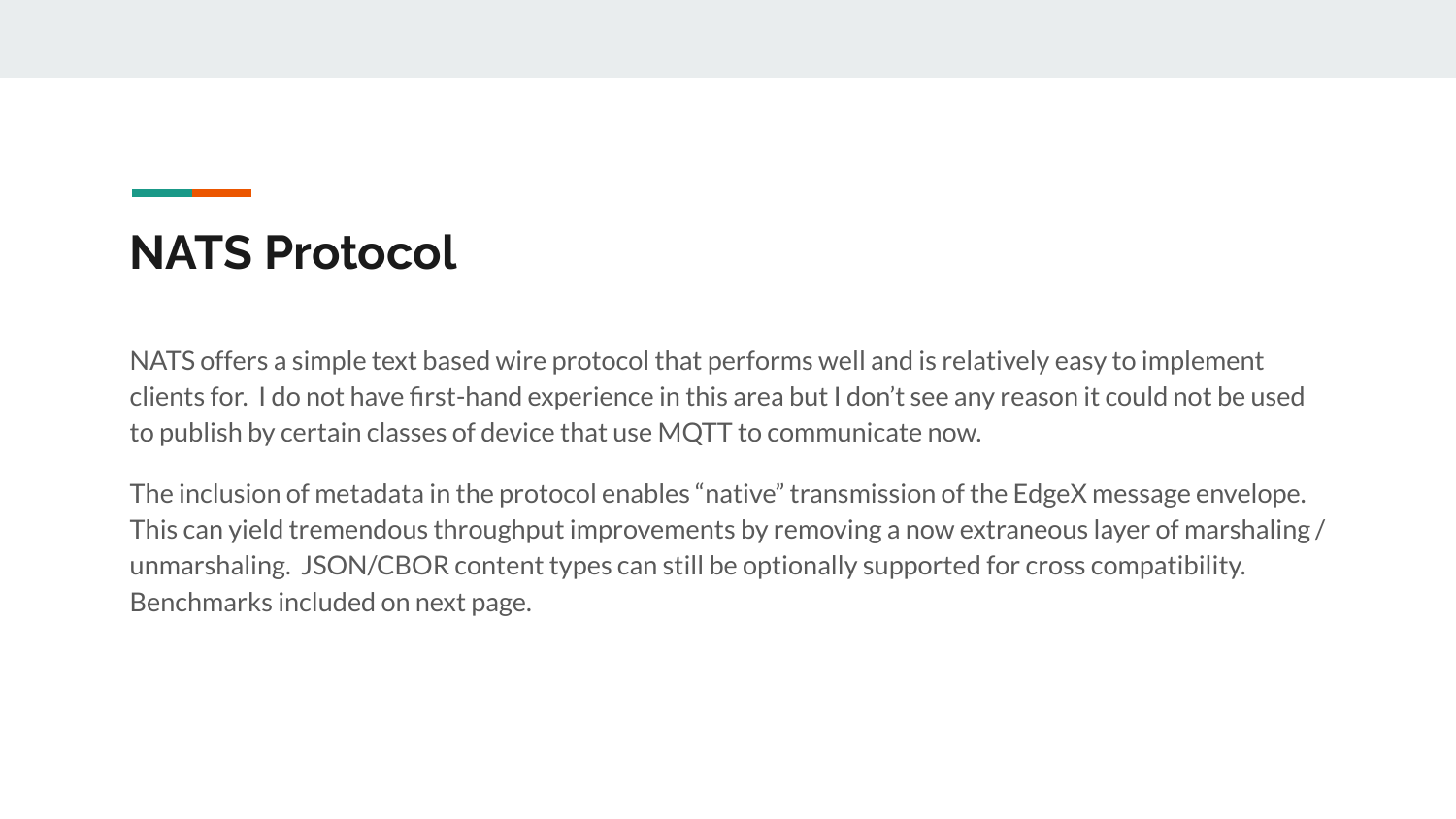## **Marshalling Benchmarks**



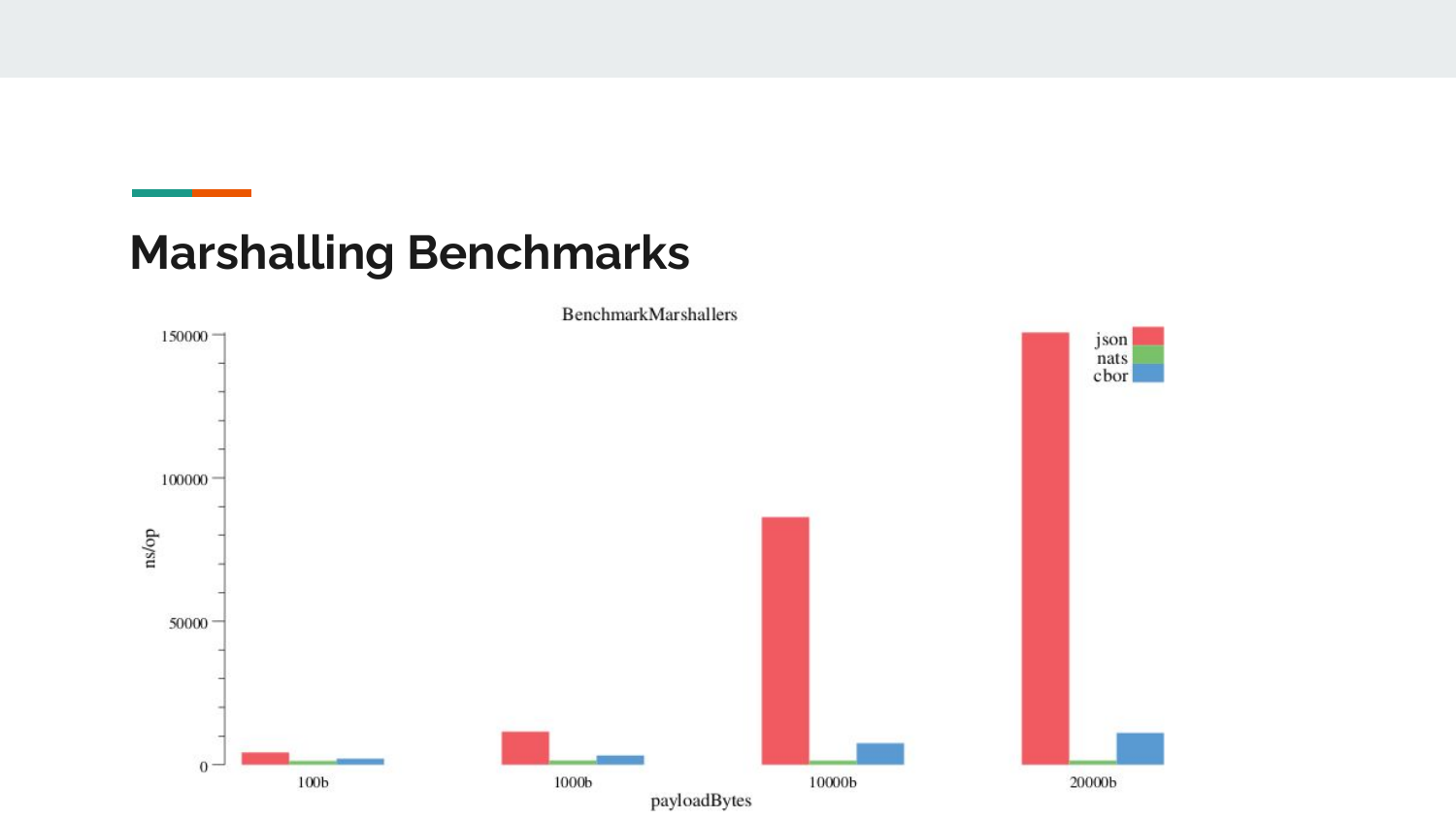#### **JetStream**

Beyond enabling durable messaging JetStream brings some interesting capabilities including:

- At-rest encryption for messages could simplify handling of sensitive data at the edge
- Streams can be consumed according to client needs
	- A normal app service can listen for only new messages on a topic
	- A less normal app service can listen for messages starting 15 minutes ago to build up internal state that it needs to operate.
	- A patch for a service that is known to have failed due to an upstream vendor change and lost messages from sequence id XXXX can subscribe from sequence id XXXX in stream.

More info can be found at<https://docs.nats.io/nats-concepts/jetstream>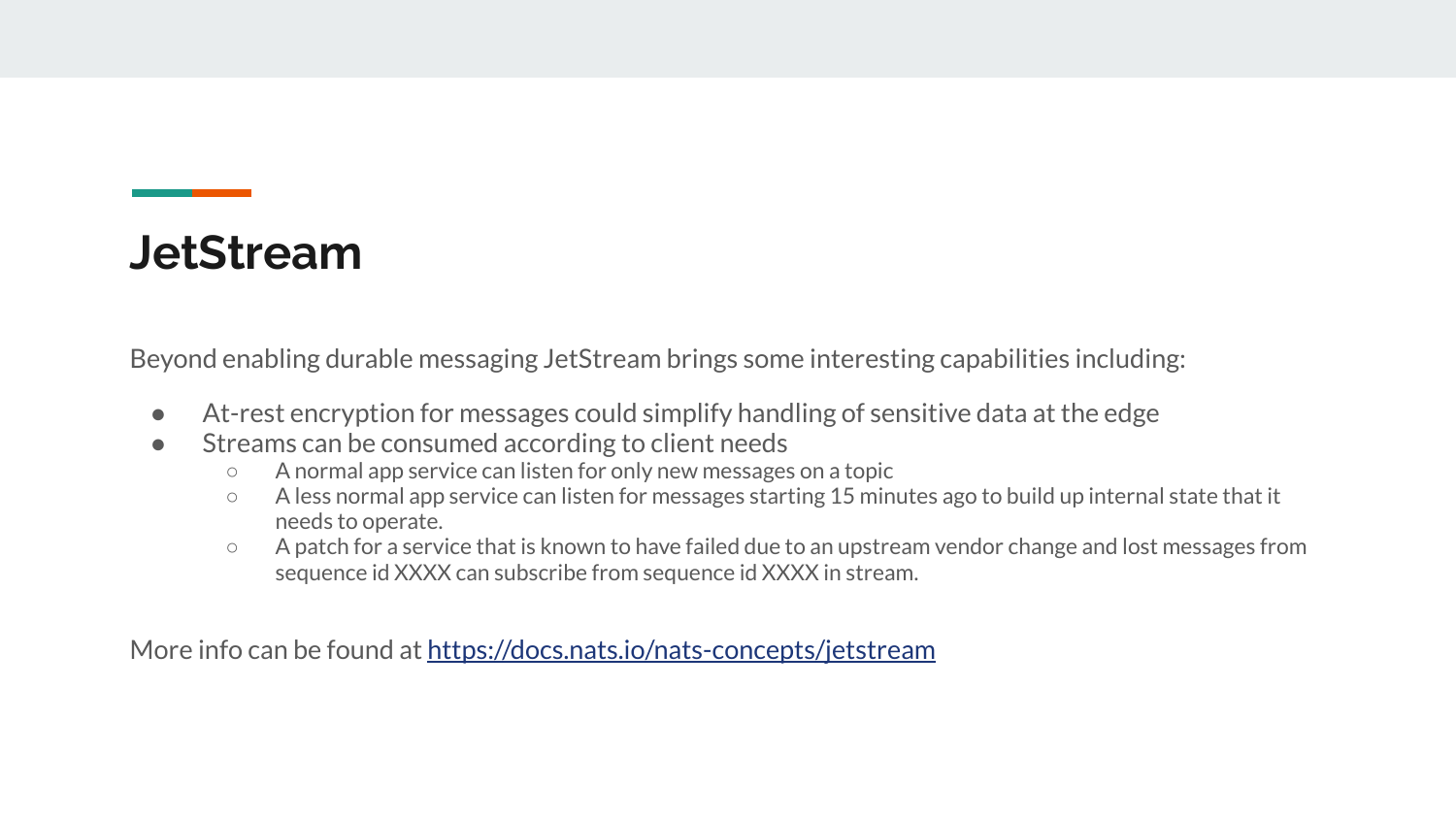## **Security / Authentication**

This is another area I have not dug into a ton but NATS supports a wide array of authentication options that can simplify device onboarding including:

- **Token**
- Username/Password
- TLS Certificate
- NKEYS (https://docs.nats.io/running-a-nats-service/configuration/securing nats/auth\_intro/nkey\_auth)
- Decentralized JWT

([https://docs.nats.io/running-a-nats-service/configuration/securing\\_nats/auth\\_intro/jwt\)](https://docs.nats.io/running-a-nats-service/configuration/securing_nats/auth_intro/jwt)

NATS also offers accounts for multi-tenant support but I am not sure how much that helps us in normal use.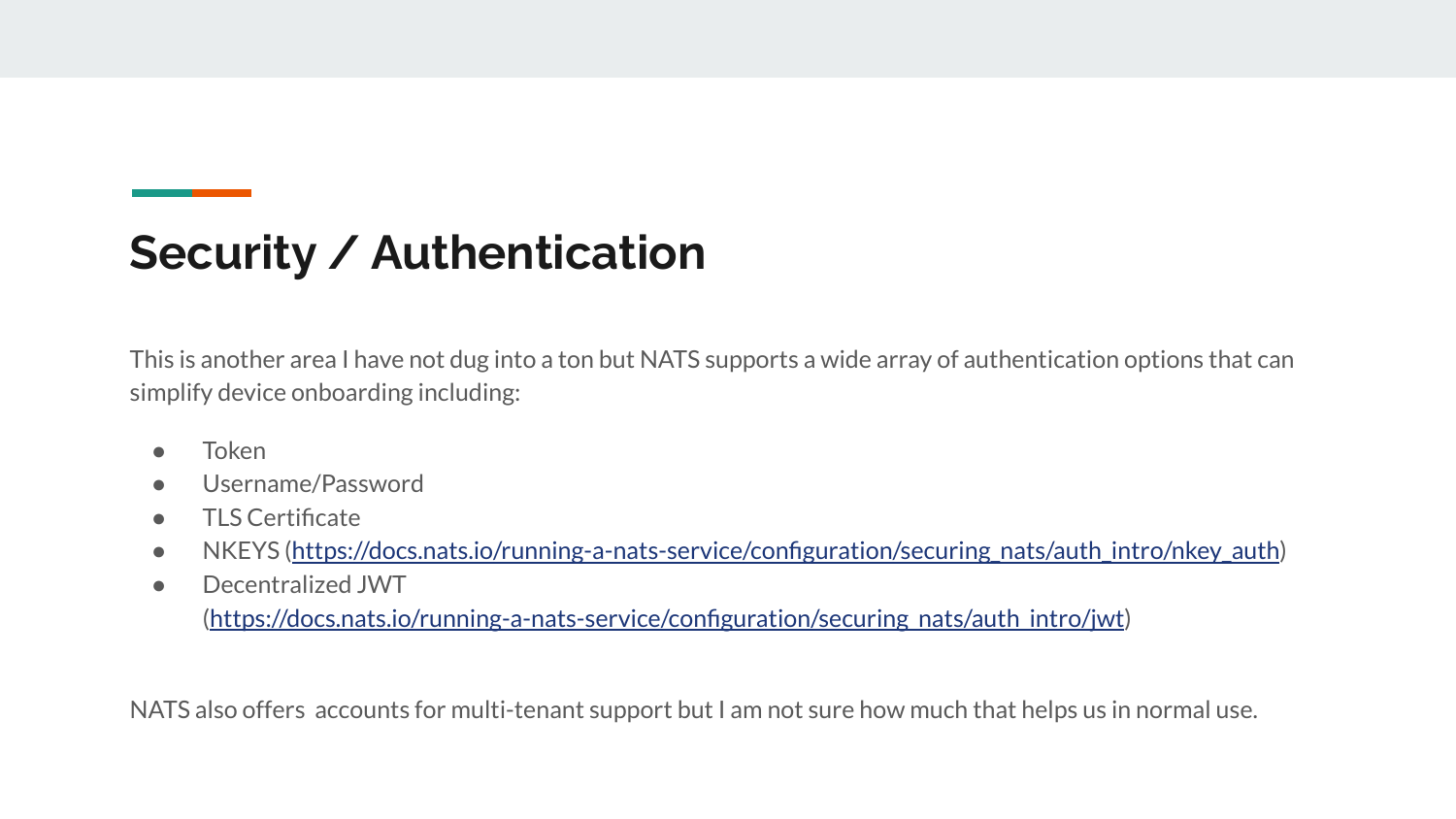# **MQTT Support**

With the addition of Jetstream NATS can support MQTT type QoS levels, and in fact even offers support for the MQTT 3.1 wire protocol: <https://docs.nats.io/running-a-nats-service/configuration/mqtt>

This support could be leveraged to connect legacy devices to your application or to use prebuilt EdgeX services like device-mqtt-go. Note that because MQTT does not have metadata support in the protocol you would need to use JSON/CBOR marshaling here.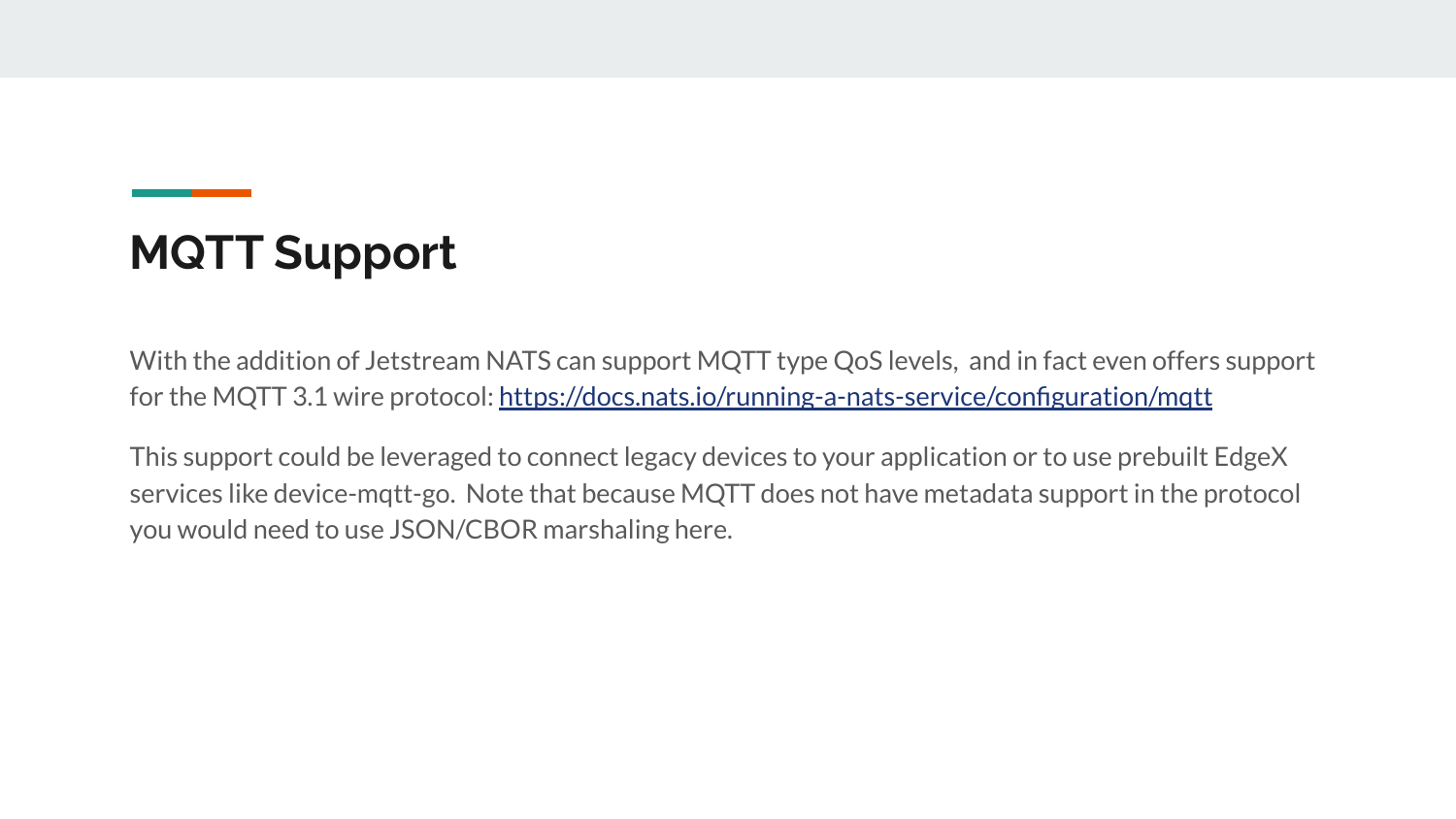#### **Network Topology Example - Current**

It is outside the scope of the message bus but NATS offers a network topology unlike anything we currently have in the EdgeX ecosystem. In addition to the ability to form clusters in multi-machine environments it can form a mesh using the concepts of super-clusters and gateways [\(https://docs.nats.io/running-a-nats-service/configuration/gateways](https://docs.nats.io/running-a-nats-service/configuration/gateways)).

We'll explore this briefly using an example of a company with smart manufacturing operations using a NATS based backbone like NGS [\(https://synadia.com/ngs](https://synadia.com/ngs)) for their enterprise messaging needs. Right now an EdgeX deployment into this company might use MQTT or redis for the message bus on their IoT gateways and have the last step of their pipeline publish to NGS via a Jetstream client.

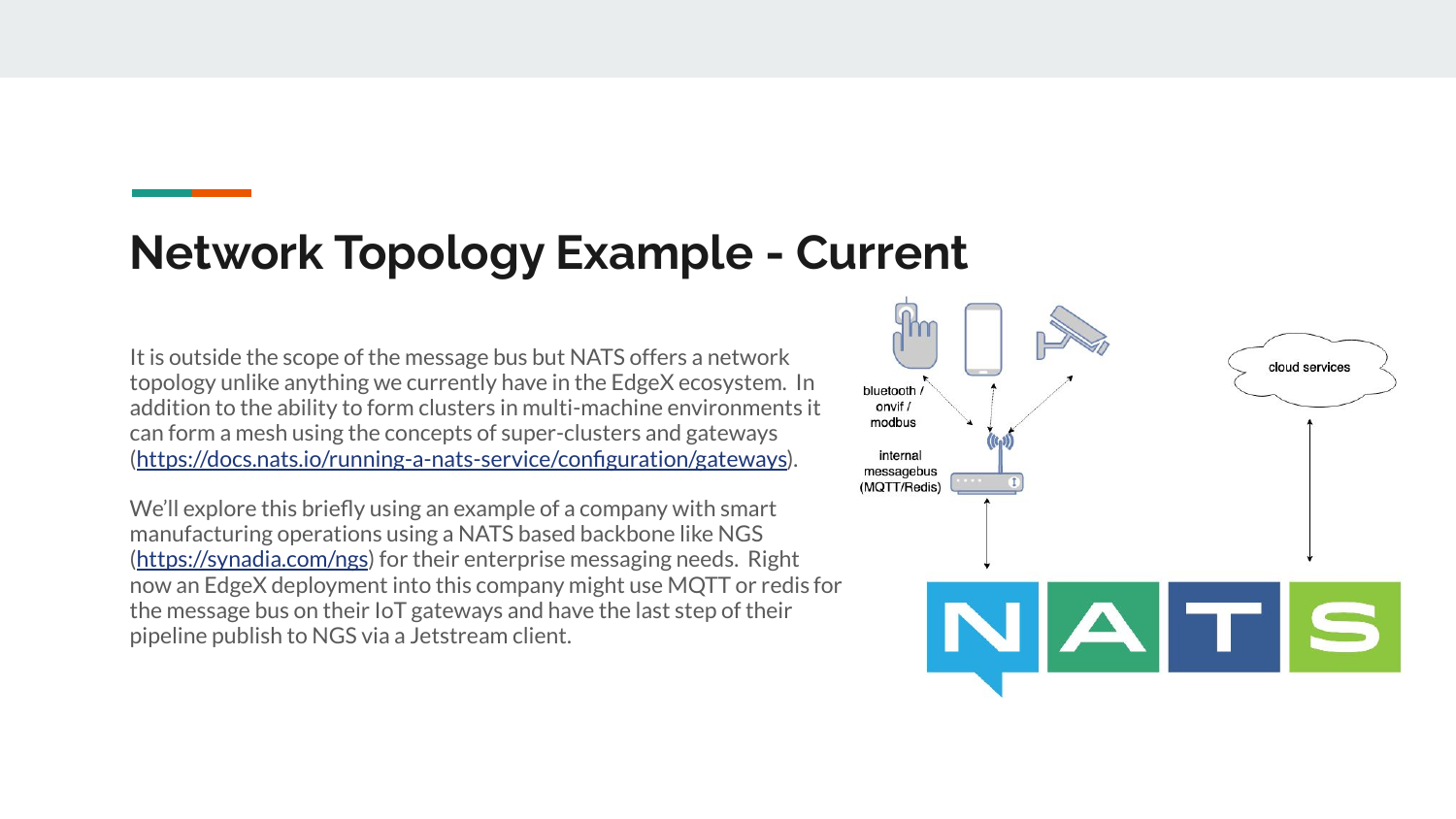## **Network Topology Example - Pure NATS**

With NATS running throughout the stack, brokers running in an edge deployment can enlist as leaf nodes to the company's greater NGS supercluster.

- If multiple hardware devices are available the brokers can form a local cluster that **then** enlists as a leaf node.
- Operating through NATS clients, edge services can act on local data for low latency (requests will only go to the supercluster if it is not found locally first).
- The final app service acting on a machine can then publish its output to the local broker - *no additional northbound credentials needed*
- Data can then flow north through the NATS infrastructure itself to be consumed by cloud services.

This is vastly oversimplified for time but I think starts to show the flexibility that a system like NATS can offer for the increasingly interesting needs of EdgeX applications in the context of larger enterprise systems.

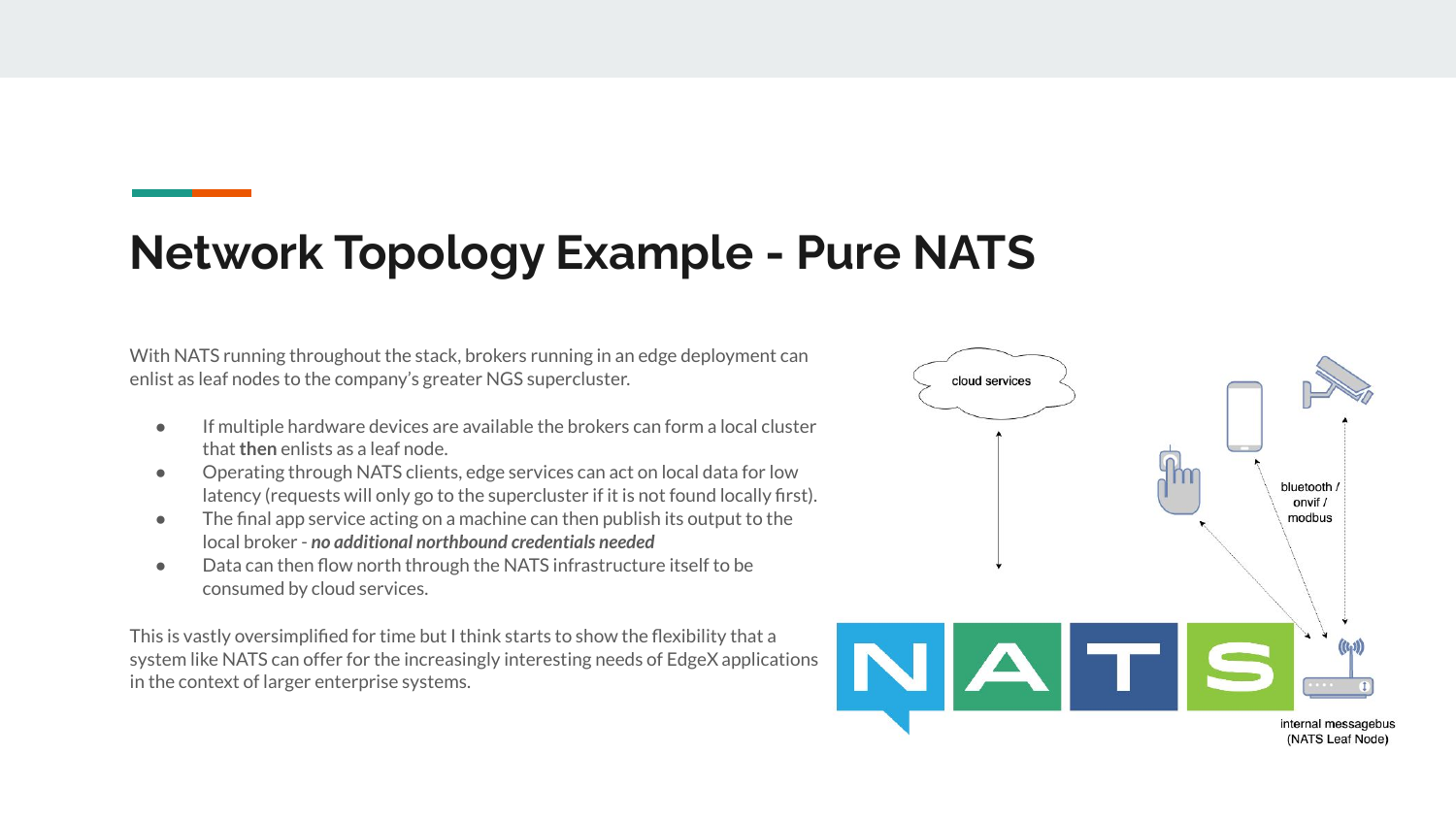#### **Future Considerations: Key-Value Store**

The persistence layer added with Jetstream has also been exposed as a (currently experimental) distributed key-value store. As this evolves I think it will be tremendously valuable to EdgeX. I have found this capable of driving the app service's store-forward loop quite well and in a way that offers true persistence to disk (not limited to memory allocated to redis container). This could prove useful for devices with extremely long intervals between network connectivity or large saved payloads.

I would like to try to back the core-metadata service with this store as well. We don't use the core-data service and this would effectively make redis an optional dependency for our deployments.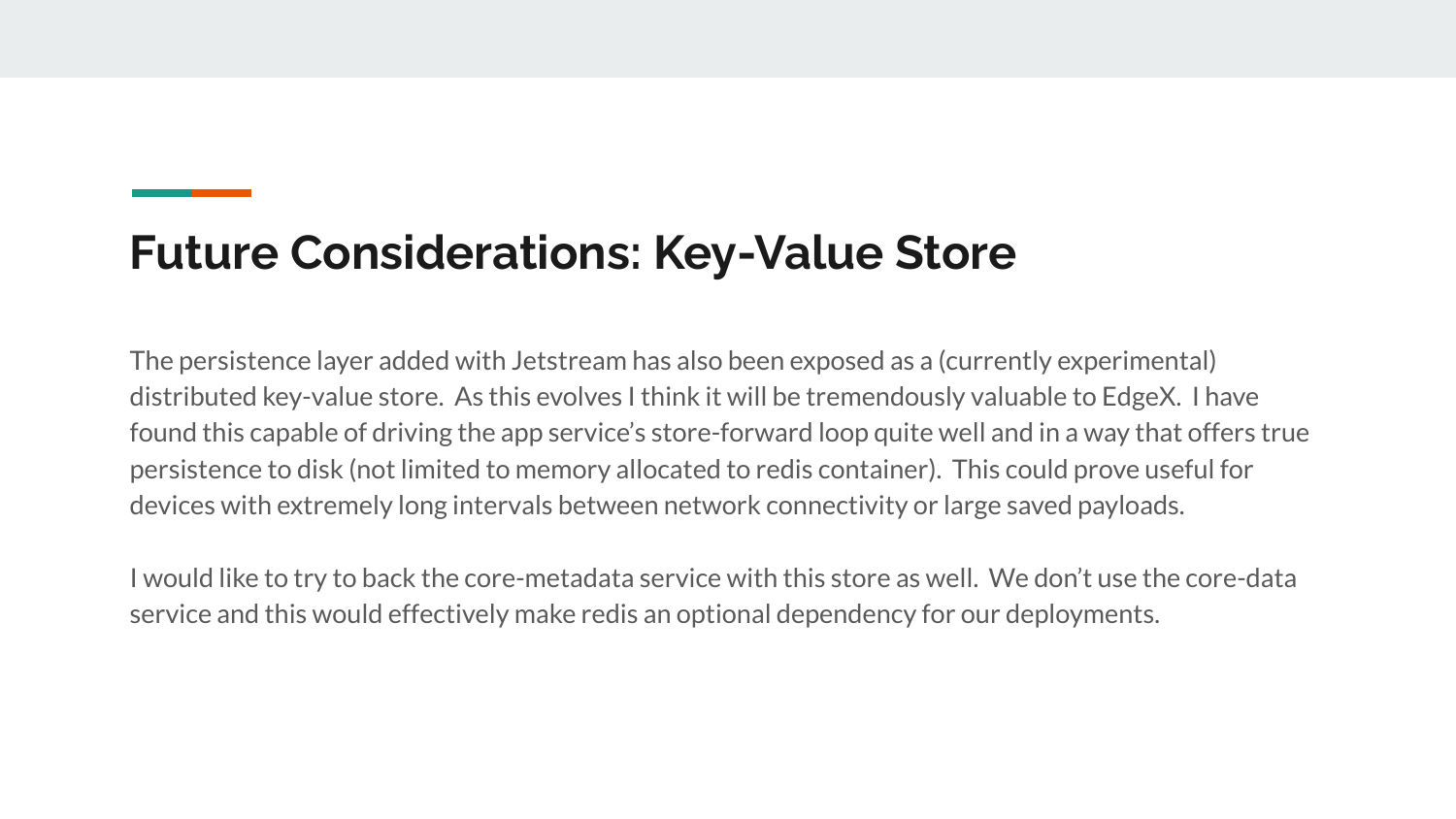# **Why NOT NATS?**

The major reported downside so far seems to be about a 1.5 MB increase in binary size. I need to find out more about how this is measured to see if I can play some golf with the client.

It also brings the baggage of more code to support but the NATS server and client are both mature at this point and seem very well supported to me, minimizing risk to the project.

- <https://github.com/nats-io/nats-server/pulse/monthly>
- <https://github.com/nats-io/nats.go/pulse/monthly>